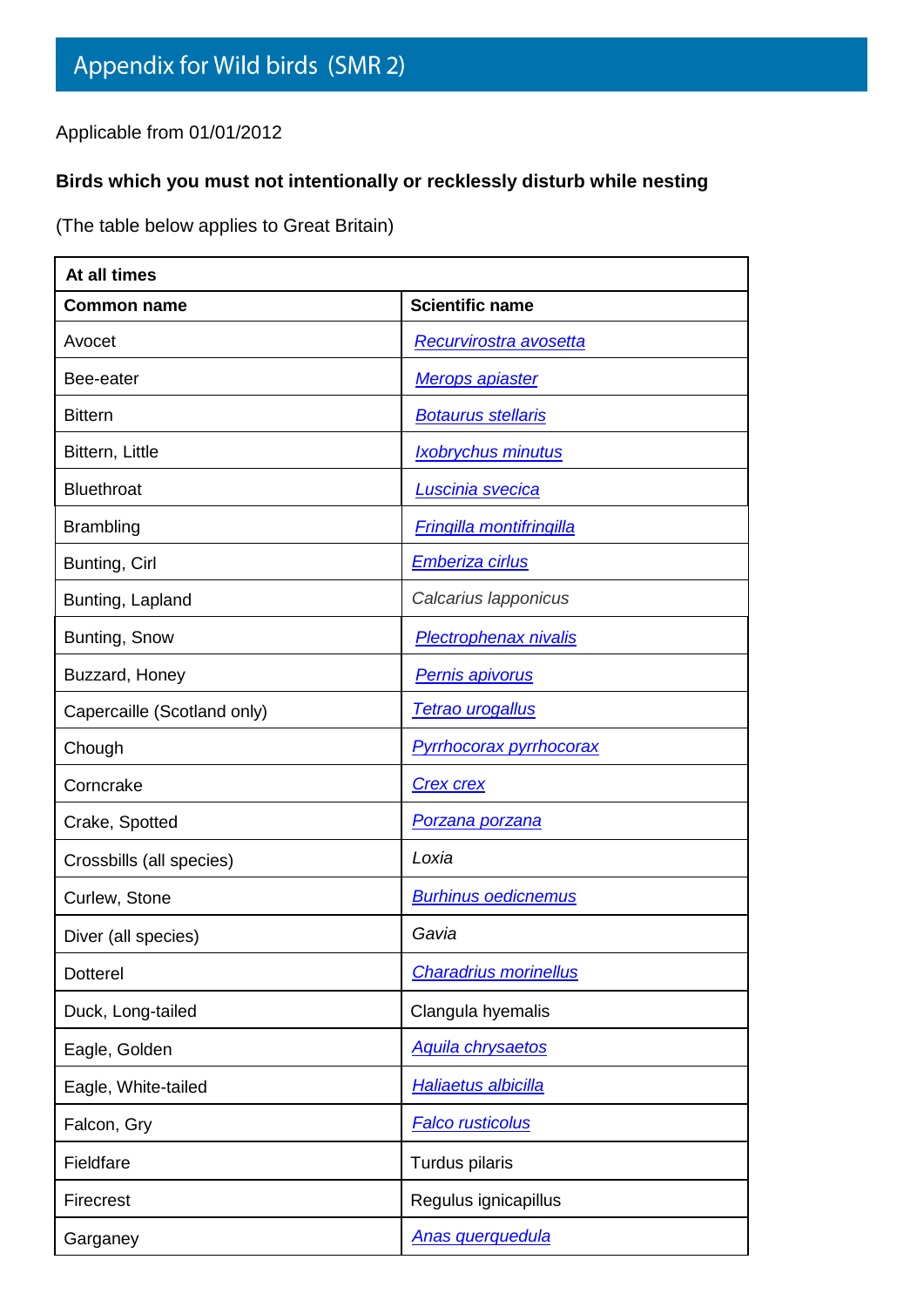| Godwit, Black-tailed  | Limosa limosa                  |  |
|-----------------------|--------------------------------|--|
| Goshawk               | <b>Accipiter gentilis</b>      |  |
| Grebe, Black-necked   | <b>Podiceps nigricollis</b>    |  |
| Grebe, Slavonian      | <b>Podiceps auritus</b>        |  |
| Greenshank            | <u>Tringa nebularia</u>        |  |
| Gull, Little          | <b>Larus minutus</b>           |  |
| Gull, Mediterranean   | Larus melanocephalus           |  |
| Harries (all species) | Circus                         |  |
| Heron, Purple         | <b>Ardea purpurea</b>          |  |
| Hobby                 | <b>Falco subbuteo</b>          |  |
| Hoopoe                | <u>Upupa epops</u>             |  |
| Kingfisher            | <b>Alcedo atthis</b>           |  |
| Kite, Red             | <b>Milvus milvus</b>           |  |
| Merlin                | <b>Falco columbarius</b>       |  |
| Oriole, Golden        | <b>Oriolus oriolus</b>         |  |
| Osprey                | <b>Pandion haliaetus</b>       |  |
|                       |                                |  |
| Owl, Barn             | <b>Tyto alba</b>               |  |
| Owl, Snowy            | Nyctea scandiaca               |  |
| Peregrine             | <b>Falco peregrinus</b>        |  |
| Petrel, Leach's       | Oceanodroma leucorhoa          |  |
| Phalarope, Red-necked | <b>Phalaropus lobatus</b>      |  |
| Plover, Kentish       | <b>Charadrius alexandrinus</b> |  |
| Plover, Little Ringed | <b>Charadrius dubius</b>       |  |
| Quail, Common         | Coturnix coturnix              |  |
| Redstart, Black       | <b>Phoenicurus ochruros</b>    |  |
| Redwing               | <b>Turdus iliacus</b>          |  |
| Rosefinch, Scarlet    | <b>Carpodacus erythrinus</b>   |  |
| <b>Ruff</b>           | Philomachus pugnax             |  |
| Sandpiper, Green      | <b>Tringa ochropus</b>         |  |
| Sandpiper, Purple     | Calidris maritima              |  |
| Sandpiper, Wood       | <b>Tringa glareola</b>         |  |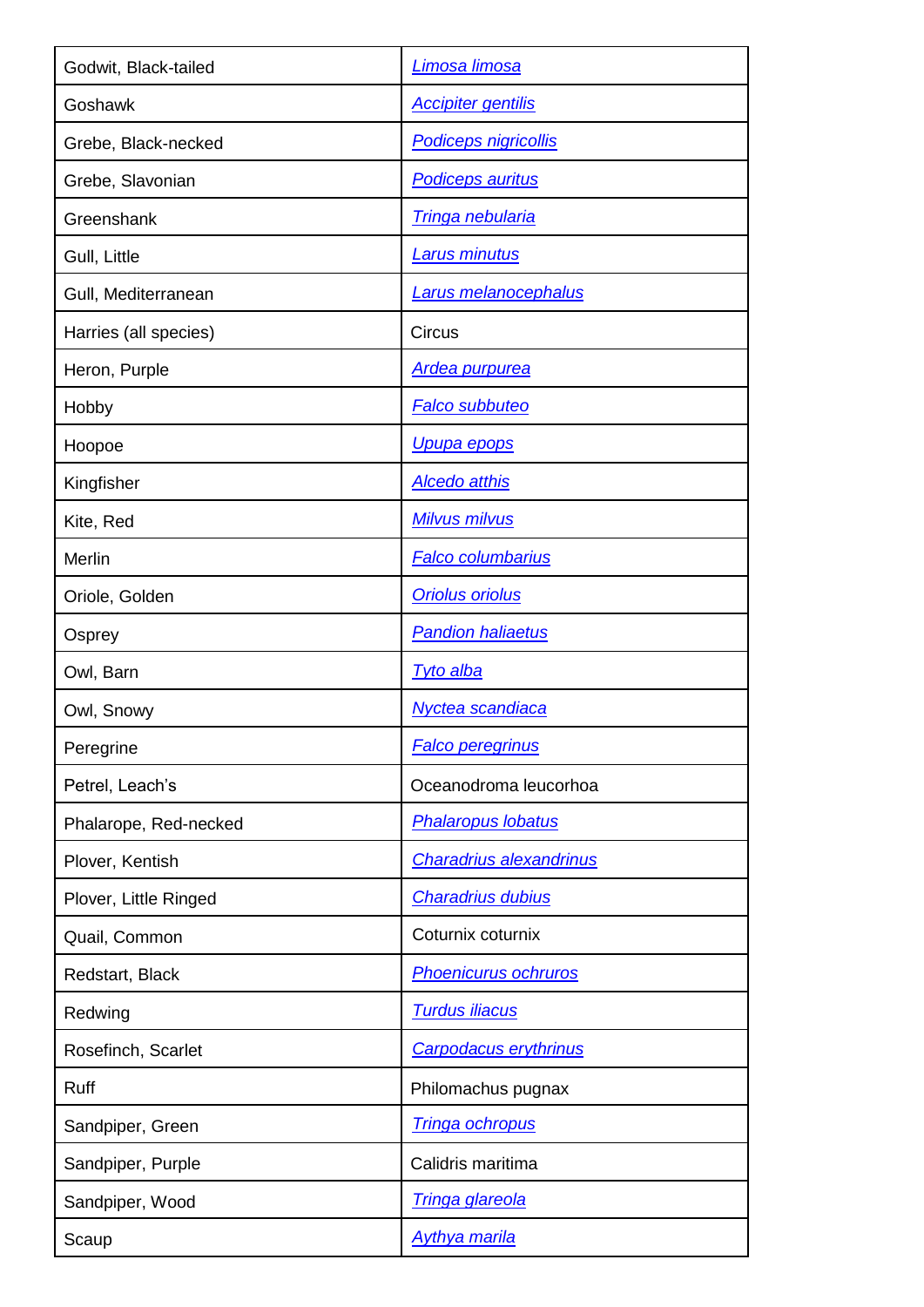| Scoter, Common                                                                                     | Melanitta nigra                                                                        |  |
|----------------------------------------------------------------------------------------------------|----------------------------------------------------------------------------------------|--|
| Scoter, Velvet                                                                                     | Melanitta fusca                                                                        |  |
| Serin                                                                                              | Serinus serinus                                                                        |  |
| <b>Shorelark</b>                                                                                   | Eremophila alpestris                                                                   |  |
| Shrike, Red-backed                                                                                 | Lanius collurio                                                                        |  |
| Spoonbill                                                                                          | Platalea leucorodia                                                                    |  |
| Stilt, Black-winged                                                                                | <b>Himantopus himantopus</b>                                                           |  |
| Stint, Temminick's                                                                                 | <b>Calidris temminckij</b>                                                             |  |
| Swan, Bewick's                                                                                     | <b>Cygnus bewickii</b>                                                                 |  |
| Swan, Whooper                                                                                      | <u>Cygnus cygnus</u>                                                                   |  |
| Tern, Black                                                                                        | <b>Chlidonias niger</b>                                                                |  |
| Tern, Little                                                                                       | <b>Sterna albifrons</b>                                                                |  |
| Tern, Roseate                                                                                      | Sterna dougallii                                                                       |  |
| Tit, Bearded                                                                                       | <b>Panurus biarmicus</b>                                                               |  |
| Tit, Crested                                                                                       | Parus cristatus                                                                        |  |
| Treecreeper, Short-toed                                                                            | Certhia brachydactyla                                                                  |  |
| Warbler, Cetti's                                                                                   | Cettis cetti                                                                           |  |
| Warbler, Dartford                                                                                  | <b>Sylvia undata</b>                                                                   |  |
| Warbler, Marsh                                                                                     | <b>Acrocephalus palustris</b>                                                          |  |
| Warbler, Savi's                                                                                    | Locustella luscinioides                                                                |  |
| Whimbrel                                                                                           | Numenius phaeopus                                                                      |  |
| Woodlark                                                                                           | <b>Lullula arborea</b>                                                                 |  |
| Wryneck                                                                                            | <b>Jynx torquilla</b>                                                                  |  |
| During the close season                                                                            |                                                                                        |  |
| <b>Common name</b>                                                                                 | <b>Scientific name</b>                                                                 |  |
| Golden eye                                                                                         | <b>Bucephala clangula</b>                                                              |  |
| Goose, Greylag<br>(in outer Hebrides, Caithness, Sutherland<br>and Wester Ross only)               | <u>Anser anser</u>                                                                     |  |
| Pintail                                                                                            | <u>Anas acuta</u>                                                                      |  |
| in the event of any dispute or proceedings, the common name(s) shall not be taken into<br>account. | NB. The common name(s) given in the first column are included by way of guidance only; |  |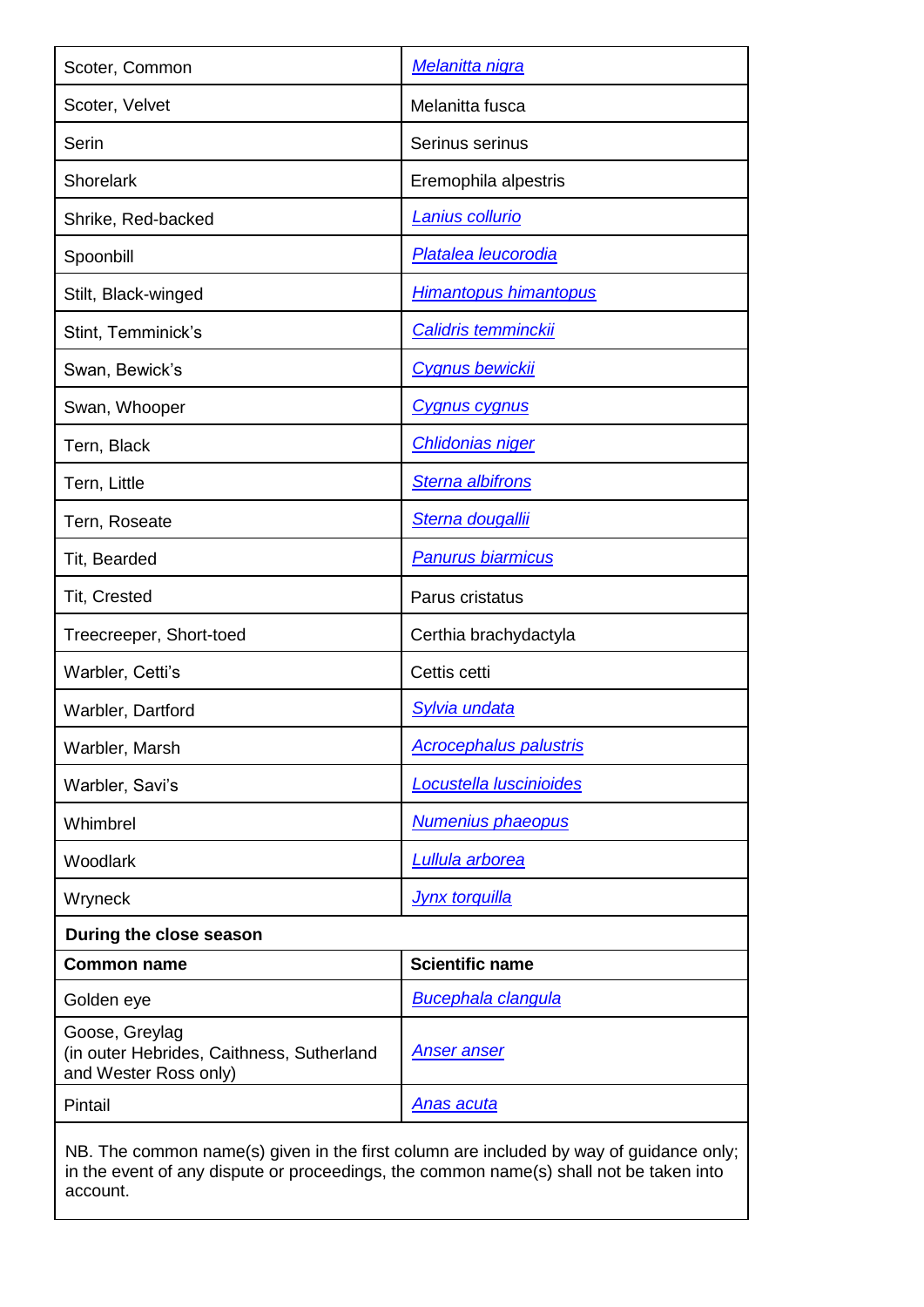| <b>Wildlife and Countryside Act 1981</b> |                           |                                                                                                                           |  |  |
|------------------------------------------|---------------------------|---------------------------------------------------------------------------------------------------------------------------|--|--|
| <b>Common name</b>                       | <b>Scientific name</b>    | <b>Close season (Dates</b><br>inclusive - cannot be killed<br>or taken on the dates<br>shown)                             |  |  |
| Capercaille (Scotland only)              | <b>Tetrao urogallus</b>   | $1$ Feb $-30$ Sep                                                                                                         |  |  |
| Coot                                     | <b>Fulica atra</b>        | 1 Feb $-31$ Aug                                                                                                           |  |  |
| <b>Tufted duck</b>                       | <b>Aythya fuligula</b>    | 1 Feb - 31 Aug*                                                                                                           |  |  |
| Gadwall                                  | <b>Anas strepera</b>      | 1 Feb $-31$ Aug*                                                                                                          |  |  |
| Goldeneye                                | <b>Bucephala clangula</b> | 1 Feb - 31 Aug*                                                                                                           |  |  |
| Canada goose                             | <b>Branta canadensis</b>  | 1 Feb $-31$ Aug*                                                                                                          |  |  |
| Greylag goose                            | <b>Anser anser</b>        | 1 Feb $-31$ Aug*                                                                                                          |  |  |
| Pink-footed goose                        | Anser brachyrhynchus      | 1 Feb $-31$ Aug*                                                                                                          |  |  |
| White-fronted goose                      | Anser albifrons           | 1 Feb $-31$ Aug*                                                                                                          |  |  |
| Mallard                                  | <b>Anas platyrhynchos</b> | 1 Feb $-31$ Aug*                                                                                                          |  |  |
| Moorhen                                  | Gallinula chloropus       | 1 Feb $-31$ Aug                                                                                                           |  |  |
| Pintail                                  | <u>Anas acuta</u>         | 1 Feb $-31$ Aug*                                                                                                          |  |  |
| Golden plover                            | Pluvialis apricaria       | 1 Feb - 31 Aug                                                                                                            |  |  |
| Pochard                                  | <b>Aythya ferina</b>      | 1 Feb $-31$ Aug*                                                                                                          |  |  |
| Shoveler                                 | <b>Anas clypeata</b>      | 1 Feb - 31 Aug*                                                                                                           |  |  |
| <b>Common Snipe</b>                      | Gallinago gallinago       | 1 Feb $-31$ Aug                                                                                                           |  |  |
| Teal                                     | <b>Anas crecca</b>        | 1 Feb $-31$ Aug*                                                                                                          |  |  |
| Wigeon                                   | <b>Anas penelope</b>      | 1 Feb $-31$ Aug*                                                                                                          |  |  |
| Woodcock                                 | Scolopax rusticola        | $1$ Feb $-30$ Sep                                                                                                         |  |  |
|                                          |                           | The close season for wild<br>duck and geese in any area<br>below high water mark is 21<br>Feb - 31 Aug dates<br>inclusive |  |  |

Under section 2(3) of the Wildlife and Countryside Act 1981, killing or taking of the birds listed in the table above is not permitted on Sundays in Cornwall, Devon, Isle of Ely, Norfolk, Somerset, York North Riding, York West Riding, Doncaster, Great Yarmouth and Leeds.